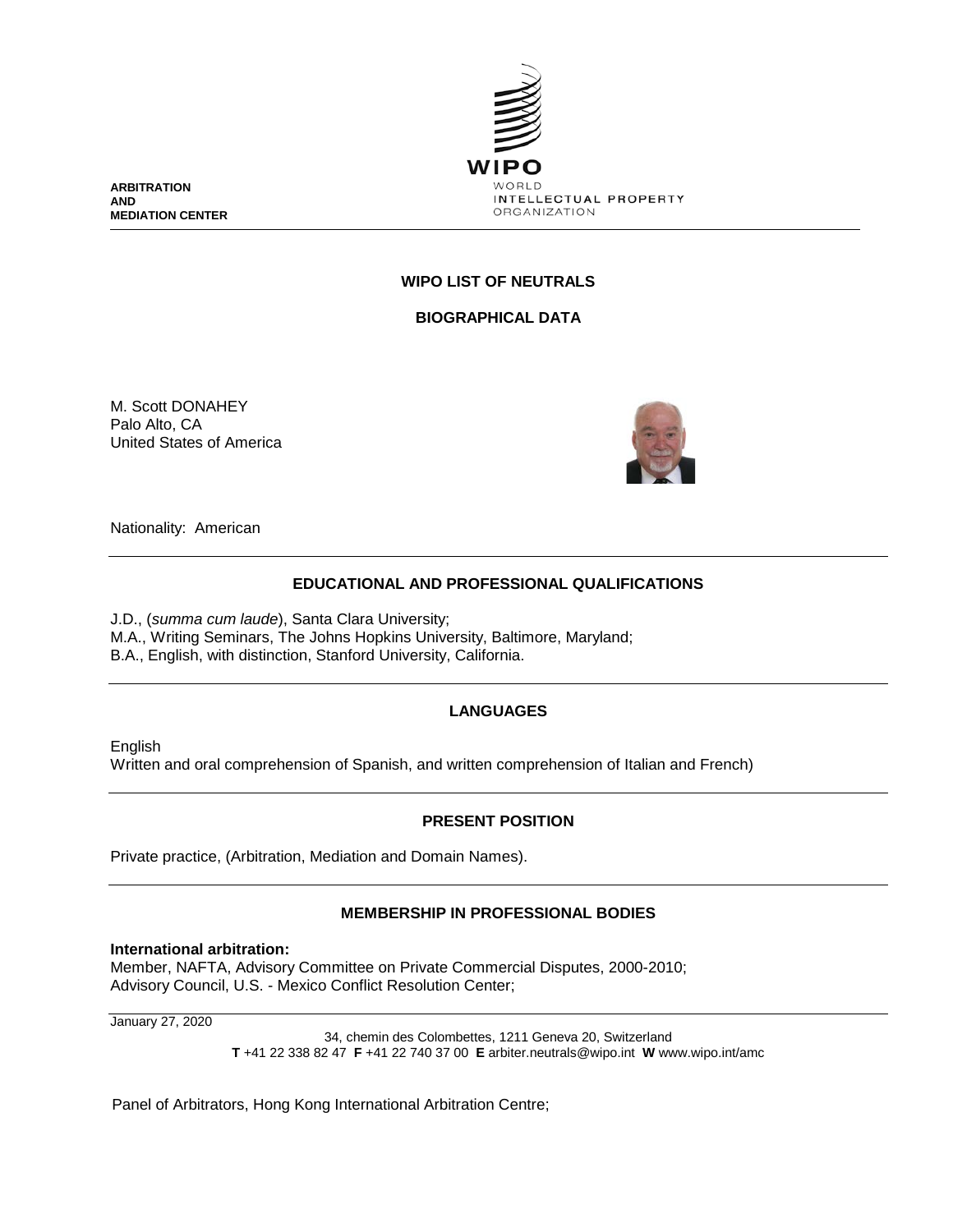Panel of Arbitrators, Japan Commercial Arbitration Association; Panel of Arbitrators, American Arbitration Association, International Panel, New York; Panel of Arbitrators, Singapore International Arbitration Centre; Panel of Arbitrators, U.S. - Mexico Conflict Resolution Center; Tutor, International Arbitrator Training, Chartered Institute of Arbitrators, London; Faculty, International Arbitrator Training, American Arbitration Association; Panel of Arbitrators, British Columbia International Commercial Arbitration Centre; Panel of Arbitrators, Center for International Commercial Dispute Resolution, Honolulu, Hawaii; Panel of Arbitrators, Commercial Dispute Resolution Center of the Americas, Miami; Panel of Arbitrators, Court of Arbitration at the Polish Chamber of Commerce; Panel of Arbitrators, Korean Commercial Arbitration Board; Panel of Arbitrators, Commercial Arbitration Association of the Republic of China, Taiwan; Panel of Arbitrators, Kuala Lumpur Regional Centre for Arbitration, Malaysia; Panel of Arbitrators, World Intellectual Property Organization Arbitration and Mediation Center, Geneva; Panel of Neutrals, Abusive Registration Domain Names, World Intellectual Property Organization Arbitration and Mediation Center, Geneva; Past Chair, International Arbitration Committee, International Law Section, American Bar Association; Vice-Chair, Dispute Resolution and Arbitration Committee, Inter-Pacific Bar Association; Vice-Chair, Alternative Dispute Resolution Committee, Licensing Executives Society International; **Domestic arbitration:** Fellow, College of Commerical Arbitrators; Copyright Arbitration Royalty Panel, 1998-99; Chair, IP Committee, American Bar Association, Dispute Resolution Section; Chair, Y2K Task Force, American Bar Association, Dispute Resolution Section; American Arbitration Association, Panel of Arbitrators, Year 2000 Panel; CPR Panel of Distinguished Neutrals, Technology Panel; Biotechnology and Pharmaceuticals Panel,; Trademark Law Panel; Patent Law Panel. CPR Panel of Distinguished Neutrals, Year 2000 Panel; National Patent Board, Board of Trustees, Panel Selection and Oversight Committee; The Cyber Tribunal, Panel of Neutrals;

American Arbitration Association Panel of Arbitrators, Large Complex Case Panel;

American Arbitration Association Panel of Arbitrators, Intellectual Property/Technology Panel, Chair Online Dispute Resolution Committee;

Northern California Advisory Council, American Arbitration Association.

Past Chair, Section on Antitrust Law, State Bar of California

Past Member, Copyright Arbitration Royalty Panel.

#### **Mediation:**

Panel of Distinguished Neutrals, CPR Institute for Dispute Resolution; Panel of Mediators, International Centre for Dispute Resolution; Panel of Mediators, United States District Court, Northern District of California; Panel of Mediators, First Appellate District Court, State of California; Panel of Mediators, Intellectual Property Panel, National Arbitration Forum; Panel of Mediators, U.S. - China Business Mediation Panel.

## **AREAS OF SPECIALIZATION**

Intellectual Property, trademarks, domains names; Intellectual property, electronic commerce; Intellectual property, patents-chemistry; Intellectual property, copyright-computer programs; Intellectual property, patents-computer peripherals;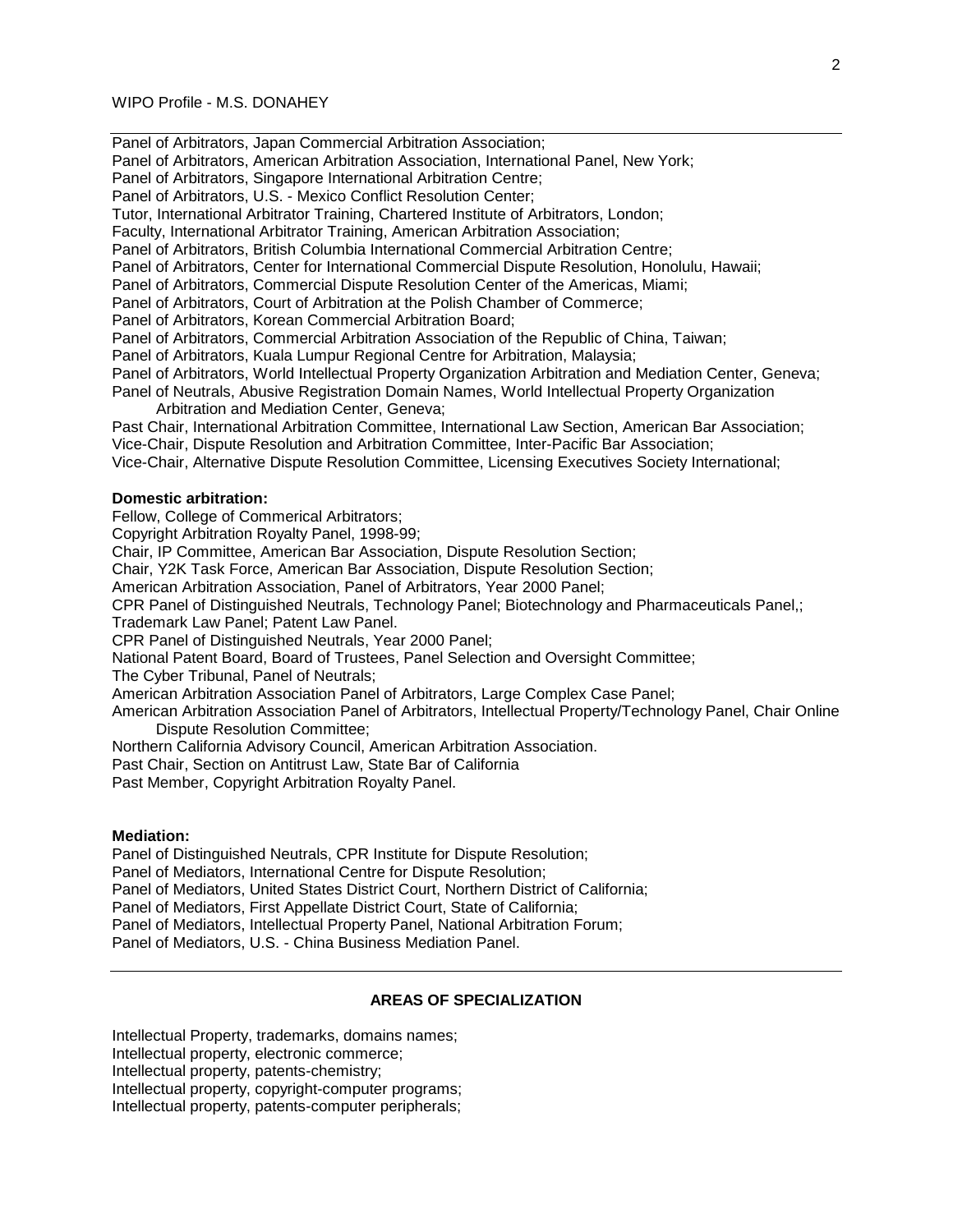Arbitration: international commercial arbitration generally, and intellectual property licensing agreements.

#### **EXPERIENCE IN INTELLECTUAL PROPERTY**

Has been involved in intellectual property litigation of one kind or another as a litigation attorney, arbitration attorney, mediation counsel and arbitrator, since 1978.

Selected representative cases as arbitrator:

Chair, AAA arbitration, New York - dispute between two multinational agricultural conglomerates concerning alleged breach of license of patented bioengineering patent and alleged misuse of trademark – hundreds of million dollars in dispute.

Chair, ICC arbitration, Palo Alto - dispute between two software companies concerning alleged breach of software license concerning mobile banking enablement – tens of millions of dollars in dispute.

Sole arbitrator, CPR Institute arbitration, Washington, DC – Dispute between major pharmaceutical company and private investment fund concerning the funding of the development of a patented medical device – tens of millions of dollars in dispute,

Chair, ICC arbitration, San Francisco – Dispute over ownership of rights to patents concerning 1) the use of single molecule Raman spectroscopy for direct DNA sequencing, and 2)use of a nanolens to directly identify each individual sub-unit in a single strand of DNA as the sub-unit is encountered – tens of millions of dollars in dispute.

Chair, CPR Institute arbitration, Chicago – Dispute between two pharmaceutical companies concerning claim for patent infringement regarding patent for covering coronary stent technology. Case removed from Federal Court and submitted to arbitration. Amount in dispute unknown, but in hundreds of millions of dollars.

Sole arbitrator, AAA arbitration, Palo Alto – Dispute between North American subsidiary of the world's largest manufacturer of DRAM components and modules and a licensed reseller, alleging breach of license agreement – tens of millions of dollars in dispute.

Sole appeal arbitrator, CPR Institute arbitration, New York – Appeal of a three person arbitration award concerning a patent licensing dispute between a private biotechnology company and the biotechnology subsidiary of a large pharmaceutical company concerning a licensing dispute involving a patent covering a composition of matter claiming a monoclonal antibody intended for the treatment of Type 1 diabetes – hundreds of millions of dollars in dispute.

#### **MAJOR PUBLICATIONS**

#### **Publications:**

Chapter on "ICANN Dispute Resolution Guidelines*,*" *Internet Law & Practice*, Ch. 16, The West Group (2002);

- Chapter on "Unique Problems Posed by Intellectual Property Disputes," *The Alternative Dispute Resolution Practice Guide*, Ch. 18, The West Group, 2001;
- Chapter on "International Mediation and Conciliation," *The Alternative Dispute Resolution Practice Guide*, Ch. 33, The West Group, 2001;
- "Distinctive and Famous"- Separate Requirements Under the Federal Trademark Dilution Act?," *3 J. Marshall Rev. Intell. Prop. L.* 174 (April 2004);
- "The UDRP Model Applied to Online Consumer Transactions*,*" *Journal of International Arbitration,* Vol. 20, No. 5, 475, October 2003;

"New Dispute Resolution Procedures for .cn Domain Are Far-Reaching," *Electronic Commerce & Law*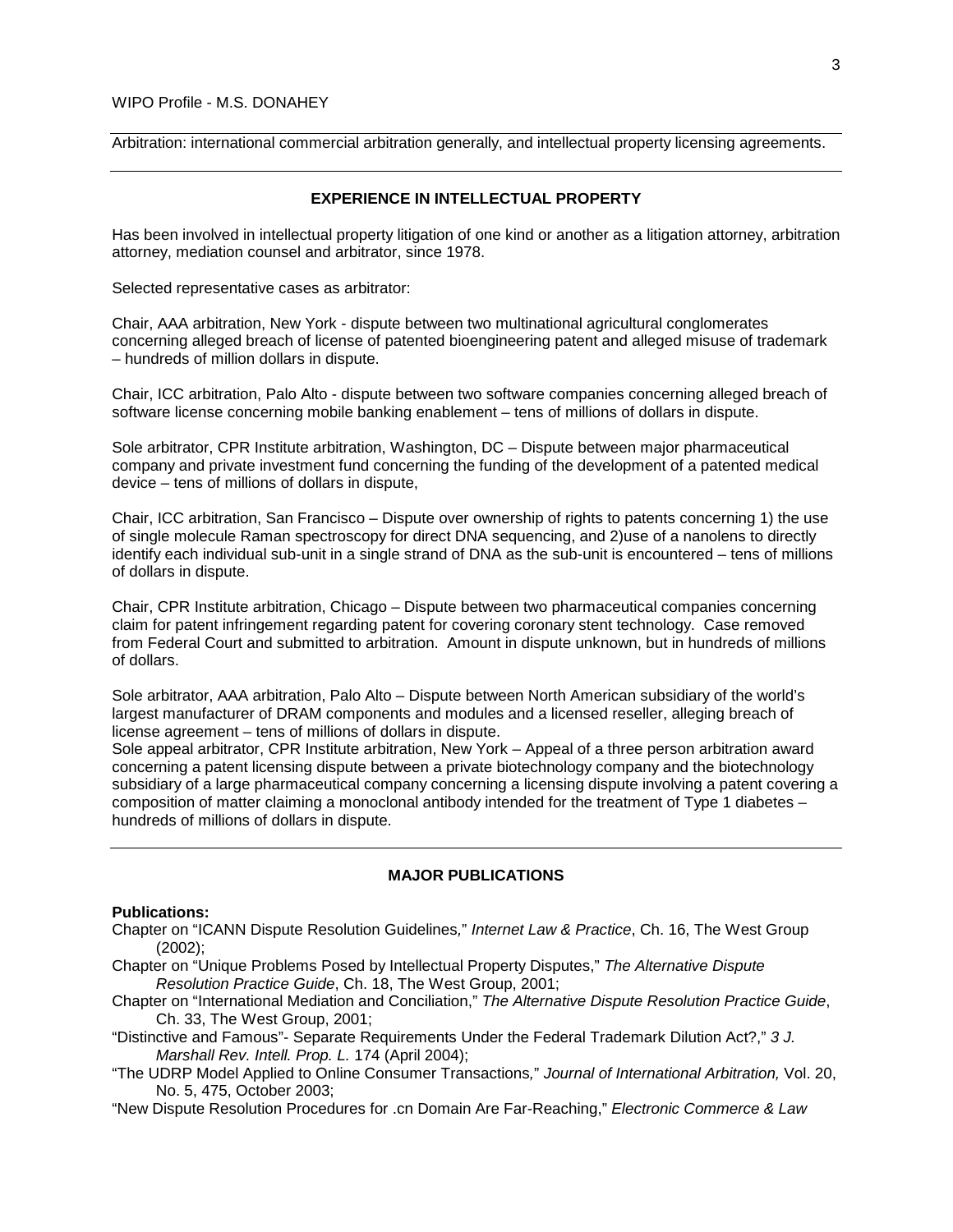*Reports*, Vol. 7, No. 47, December 11, 2002;

"Settling Disputes the NPB Way," *Dispute Resolution Journal*, 76, August-October 2002;

- "ICANN's Newest Service Provider: The Asian Domain Name Dispute Resolution Centre" *E-Commerce Law*, June 2002;
- "Divergence in the UDRP and the Need for Appellate Review," *Journal of Internet Law*, Vol. 5, No. 11, 1 (May 2002);
- "The Uniform Domain Name Dispute Resolution Process and the Appearance of Impartiality Panelists Impaled on the Horns of a Dilemma," *Journal of International Arbitration*, Vol. 19, No. 1, 33 (February 2002);
- "Binding Arbitrations of Domain Name Disputes in Hong Kong," *Journal of Internet Law*, Vol. 5, No. 3, 12, September 2001;
- "The UDRP: Fundamentally Fair, But Far From Perfect," *Electronic Commerce & Law Repo*rts, Vol. 6, No. 34, August 29, 2001;
- "New gTLD's, .biz and .info, Introduce New Dispute Resolution Processes," *Electronic Commerce & Law Reports*, Vol. 6, No. 26, 674, June 27,2001;

"A Proposal for an Appellate Panel for the Uniform Domain Name Dispute Resolution Policy," *Journal of International Arbitration*, Vol. 18, No. 1, 131, February 2001;

- M. Scott Donahey and Sandra A. Sellers, "Can Three-Mediator Panels Resolve 'Impossible' Disputes?," *Alternatives*, Vol. 19, No. 2, 71, February 2001;
- M.S. Donahey, "ADR is The Better Way to Settle Disputes Over Y2K," *The National Law Journal*, October 4, 1999;
- M.S. Donahey, "Resolving Certain Domain Name Disputes The WIPO Recommendations," Vol. 3, N° 1 *Journal of Internet Law* 9, July 1999;
- M.S. Donahey, "Court of First Resort," *California Law Business*, February 21, 1999;
- "Dispute Resolution in Cyberspace," Part 1 Vol. 2, N° 6 *Journal of Internet Law* 25, December 1998;
- "Dispute Resolution in Cyberspace," Part 2 Vol. 2, N° 7 *Journal of Internet Law* 5 January 1999;
- "Dispute Resolution in Cyberspace," article reprinted in full at Vol. 15, N° 4 *Journal of International Arbitration* 127, December 1998;
- "Closed Parameters: Arbitrators Must Comply With Parties' Agreement," *San Francisco Daily Journal*, June 24, 1998, at 5;
- "International Mediation/Conciliation," *ADR & The Law,* 20 *Fordham International Law Journal* 271, 1997;
- "From *The Bremen to Mitsubishi* (and Beyond): International Arbitration Adrift in U.S. Waters," Vol. 7, N° 2, *The American Review of International Arbitration* 149, 1996;
- "International Commercial Dispute Resolution," Vol. 31, N° 2 *The International Lawyer* 261, Summer 1997; Casenote "On the Case *Kotam Electronics, Inc. v. JBL Consumer Products, Inc.*," Vol. 14, N° 2 *Journal of*
- *International Arbitration* 145, June 1997;
- Regular columnist on ADR for *The IP Litigator*;
- M.S. Donahey, "Enforcement of Injunctive Relief and Arbitration Awards Concerning Title to and Enforcement of Intellectual Property Rights in Asia and the Pacific Rim," vol. 19;
- No. 4 *Hastings International and Comparative Law Review*, Summer 1996;
- M.S. Donahey, "Defending the Arbitration Against Sabotage," vol. 13, No 1 *Journal of International Arbitration*, March 1996;
- M.S. Donahey, "The Asian Concept of the Conciliator/Arbitrator: Is It Translatable to the Western World?," *Foreign Investment Law Journal*, vol. 10, No 1, Spring 1995;
- M.S. Donahey, "Seeking Harmony The Asian Concept of the Conciliator/Arbitrator," *Dispute Resolution Journal*, April-June 1995; reprinted at vol. 61, No 4 *Arbitration* 279, a quarterly publication of the Chartered Institute of Arbitrators, November 1995;
- M.S. Donahey, "Two Cultures, One System," vol. 4, No 4, *Asian Law Journal* 26, April 1995;
- M.S. Donahey, "Mediation, Arbitration Resolve Disputes While Reducing Costs," *San Jose Mercury News*, November 28, 1994;
- M.S. Donahey, "Avoiding Discovery in US Arbitration," 1994, 5 *Singapore Institute of Arbitrators Newsletter*, November 3, 1994;
- M.S. Donahey, "The UNCITRAL Arbitration Rules and the Truncated Tribunal," vol.4, No 2, *The American Review of International Arbitration*, 191, 1993;
- M.S. Donahey, "The UNCITRAL Arbitration Rules and the Truncated Tribunal," vol.4, No 2, *The American*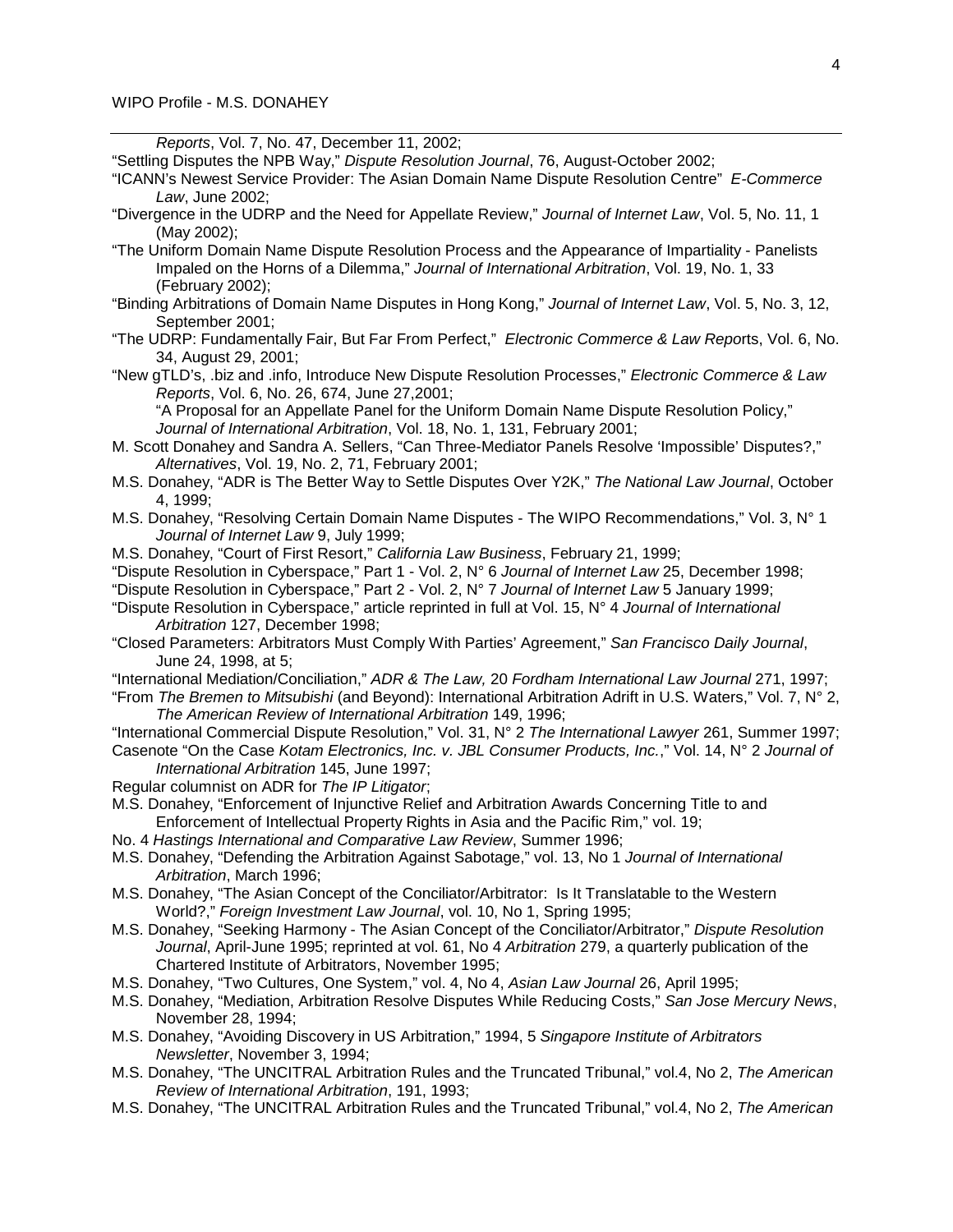*Review of International Arbitration*, 191, reprinted at 38 *Commercial Arbitration* 99, a quarterly publication of the Commercial Arbitration Association of the Republic of China, January 16, 1995;

- M.S. Donahey, "Punitive Damages in International Commercial Arbitration," Vol. 10, No 3 *Journal of International Arbitration* 67, September 1993;
- M.S. Donahey, "Punitive Damages in International Commercial Arbitration," Vol. 10, No 3 *Journal of International Arbitration* 67, reprinted at [1994] 2 *Singapore Arbitrator* 2, April 1994;
- M.S. Donahey, "Punitive Damages in International Commercial Arbitration," Vol. 10, No 3 *Journal of International Arbitration* 67, reprinted in the ABA Section of International Law and Practice, International Practitioners Workshop Series, Vol. IV, Spring 1994;
- M.S. Donahey, "International Mediation and Conciliation," in *The Alternative Dispute Resolution Practice Guide*, Lawyers Cooperative Publishing, 1993;
- M.S. Donahey, "The Independence and Neutrality of Arbitrators," vol. 9, No. 4 *Journal of International Arbitration* 31, Dec. 1992;
- M.S. Donahey, "The Independence and Neutrality of Arbitrators," vol. 9, No. 4 *Journal of International Arbitration* 31, reprinted at 33 *Commercial Arbitration* 64, a quarterly publication of the Commercial Arbitration Association of Taiwan, September 1993;
- M.S. Donahey, "The Independence and Neutrality of Arbitrators," vol. 9, No. 4 *Journal of International Arbitration* 31, reprinted in the ABA Section of International Law and Practice, International Practitioners Workshop Series, vol. IV, Spring 1994;
- M.S. Donahey, "Arbitration: When Mediation Won't Work," *Northern California Human Resources Council Quarterly Bulletin*, October 1992;
- M.S. Donahey, "ADR Gives Parties Control of Process," *Les Nouvelles, Journal of the Licensing Executives Society*, vol. XXVII, No 3, September 1992;
- M.S. Donahey, "Calming Foreign Clients' Fear of U.S. Discovery," *The Recorder*, August 22, 1991;
- M.S. Donahey, "Arbitration More Amicable Way of Settling Business Disputes," *The Business Journal*, June 3, 1991;
- M.S. Donahey, "Mediation and Conciliation in the Asia/Pacific Region: Sites, Centers and Practices," *Doyles Dispute Resolution Practice: Asia/Pacific*, CCH International, 1990;
- M.S. Donahey, "California's Modified Model Law on International Arbitration and Conciliation," *AIJA Gazette of International Arbitration*, July 1988;
- M.S. Donahey and T.P. Devitt, "International Arbitration of Patent Disputes," 65 *Journal of the Patent Office Society* 621, Nov. 1983.

## **EXPERIENCE IN COURT LITIGATION**

Has acted as counsel in over 175 court cases, including 50 as lead counsel, in courts of first instance and in appellate courts of the United States of America over the period 1978 to the present time. The subject matter of the court cases concerned patent infringement and invalidity (5), copyright infringement in the areas of computer programs (4), trademark infringement (1), interpretation of licensing contracts (12), antitrust (4), and general contractual disputes (30).

# **PROFESSIONAL TRAINING IN MEDIATION AND ARBITRATION**

Attended training put on by the American Arbitration Association Professional Training Arbitrators, received basic and advanced training in commercial arbitration by the American Arbitration Association and course from The Chartered Institute of Arbitrators, London.

One of four authors of the training materials and instructor in the training of international commercial arbitrators for the Asia/Pacific Center for the Resolution of International Business Disputes.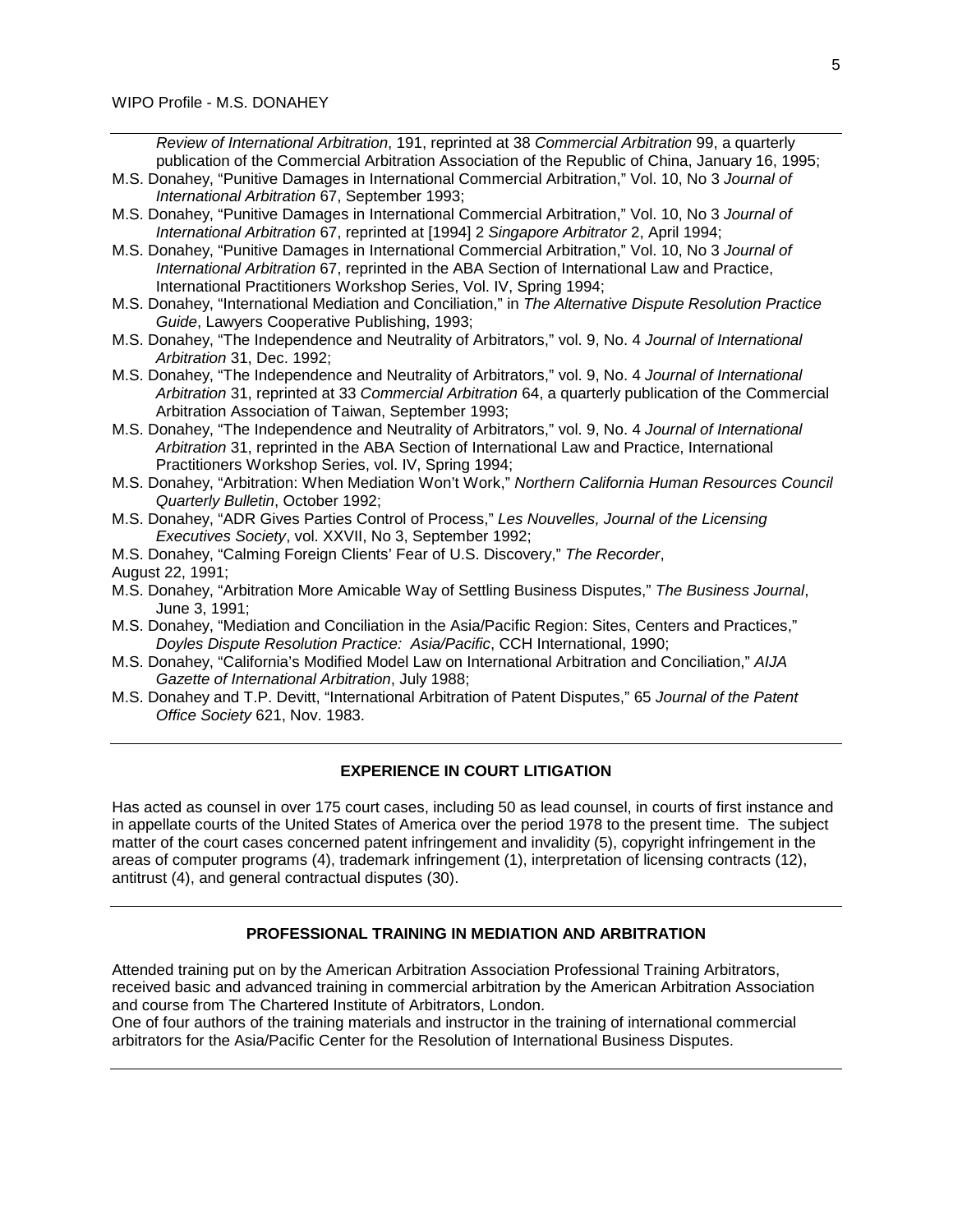## **EXPERIENCE IN MEDIATION**

Has acted as counsel in three international mediations which took place in the United States under the auspices of the American Arbitration Association, two of which involved construction projects and one of which involved licensing of computer product, Acted as mediator in commercial disputes.

On various Panels, see "Memberships in Professional Bodies".

# **EXPERIENCE IN ARBITRATION**

#### **International arbitration:**

Advocate in international commercial arbitrations, involving State companies as well as private concerns. Arbitration venues have included London, Paris, San Francisco and The Hague. Procedural rules have included UNCITRAL, ICC, and American Arbitration Association Rules. Appearances before arbitrators versed in the civil law and common law systems, as well as arbitrators versed in Islamic law.

Arbitrator in complex commercial international arbitrations, typically. Involving technology and/or intellectual property law.

#### **Domestic arbitration:**

Fellow, College of Commercial Arbitrators;

Counsel in numerous arbitrations involving patent licenses, sales of companies, major construction projects, securities, and sales of computer products and software;

Appointed by arbitral institution to supervise clean room development of telecommunications software project:

Arbitrator in numerous arbitrations including serving as chair in arbitrations concerning coronary stent patents, balloon catheter patents, pharmaceuticals, medical devices and genomic databases.

### **EXPERIENCE WITH RESPECT TO DOMAIN NAMES**

Decided over 300 cases as WIPO-appointed and ADNDRC- appointed domain name panelist under the Uniform Domain Name Dispute Resolution Policy (UDRP). Have decided new gTLD cases concerning string confusion (ICDR), legal rights objections (WIPO), and community objections (ICC).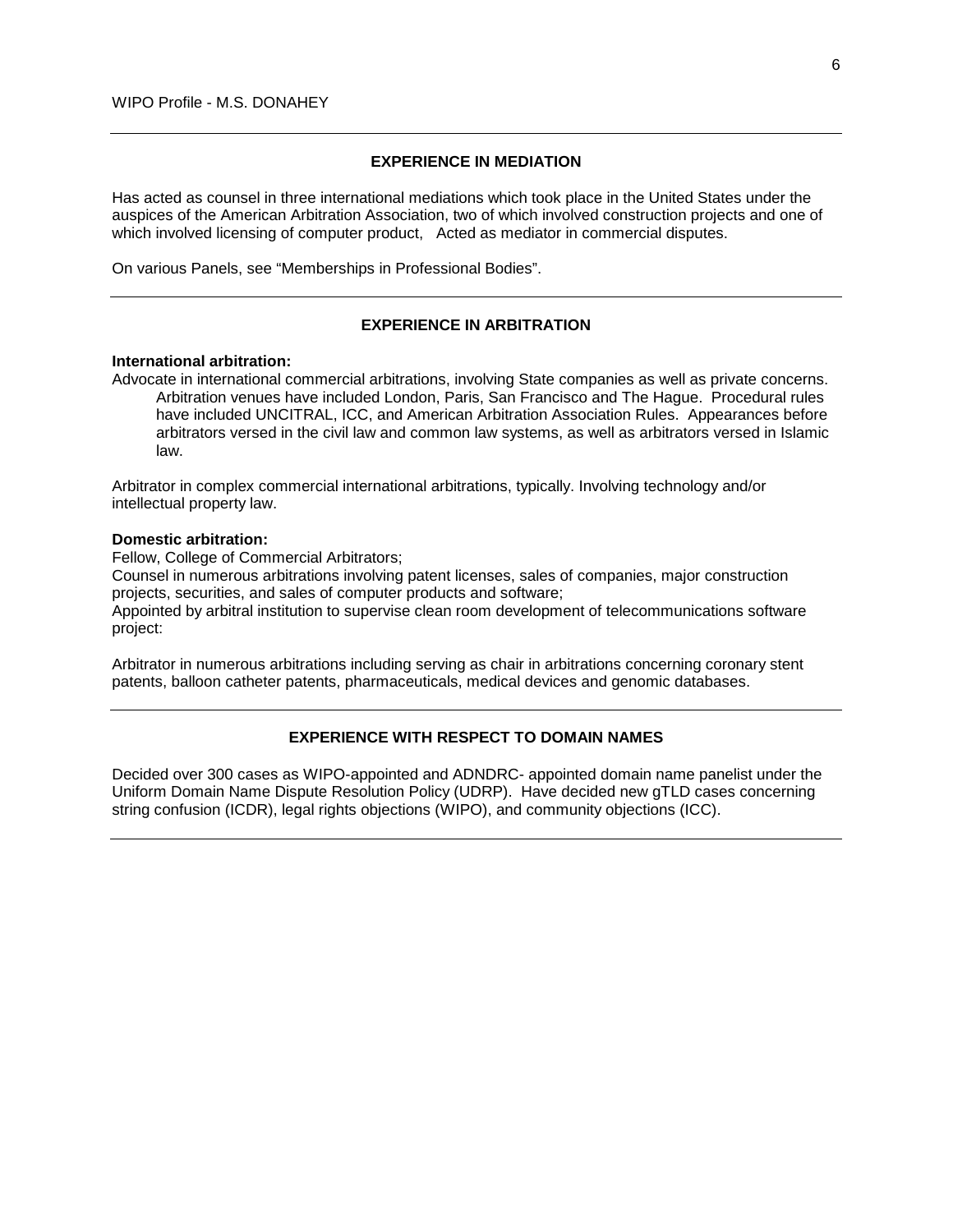### **ARBITRATION EXPERIENCE**

| <b>SUMMARY TABLE</b> |
|----------------------|
|----------------------|

|                               |                                                                                                   | Administering Institution | Role                    |                    |               |                         |
|-------------------------------|---------------------------------------------------------------------------------------------------|---------------------------|-------------------------|--------------------|---------------|-------------------------|
| <b>Type</b>                   | Name                                                                                              | Number of<br>Arbitrations | Presiding<br>Arbitrator | Sole<br>Arbitrator | Co-Arbitrator | Counsel                 |
|                               | AAA                                                                                               | 16                        | 10                      | $\sqrt{3}$         | $\sqrt{3}$    | 5                       |
| International<br>Arbitrations | ICC                                                                                               | 10                        | $\overline{2}$          | $\sqrt{3}$         | 5             | $\overline{\mathbf{4}}$ |
|                               | Iran/US<br>Claims<br>Tribunal                                                                     | $\overline{2}$            |                         |                    |               | $\overline{2}$          |
|                               | Ad Hoc                                                                                            | 6                         | $\mathbf{1}$            | $\mathbf{1}$       |               | 5                       |
|                               | Others:<br><b>British</b><br>Columbia<br>Int'l<br>Commercial<br>Arbitration<br>Centre<br>(BCICAC) | $\mathbf{1}$              |                         | 1                  |               |                         |
| Number of cases:<br>Sub-total |                                                                                                   | 35                        | 13                      | $\bf 8$            | 8             | 16                      |
| Domestic<br>Arbitrations      | AAA                                                                                               | 177                       | 27                      | 81                 | 12            | 57                      |
|                               | <b>CPR</b><br><b>Institute For</b><br>Dispute<br>Resolution                                       | 12                        | 10                      | $\sqrt{2}$         |               |                         |
| Number of cases:<br>Sub-total |                                                                                                   | 189                       | 37                      | 83                 | 12            | 57                      |
| <b>TOTAL</b>                  |                                                                                                   | 224                       | 50                      | 91                 | 20            | 73                      |